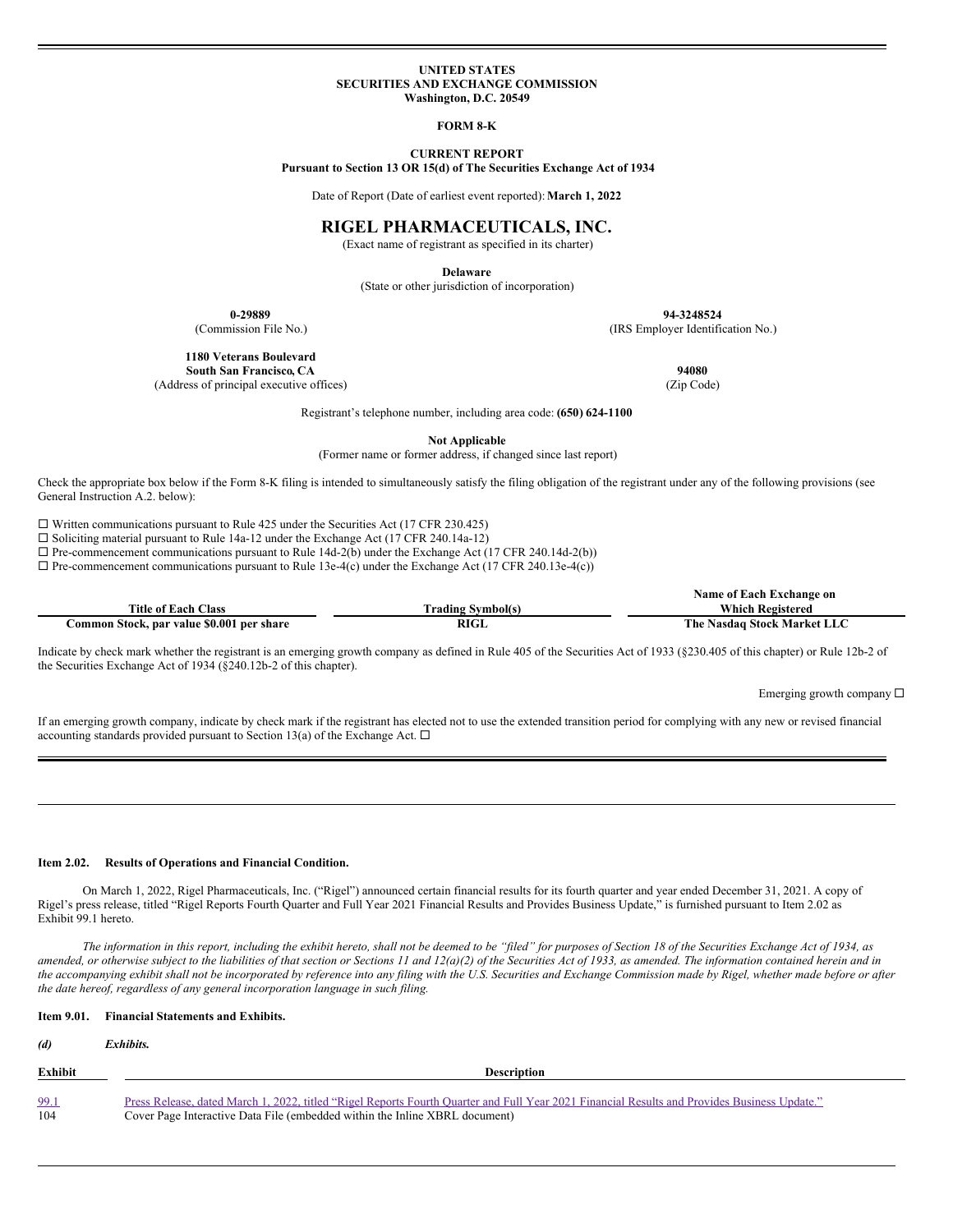# **SIGNATURES**

Pursuant to the requirements of the Securities Exchange Act of 1934, the registrant has duly caused this report to be signed on its behalf by the undersigned hereunto duly authorized.

# Dated: March 1, 2022 **RIGEL PHARMACEUTICALS, INC.**

By: /s/ Dolly A. Vance

Dolly A. Vance *Executive Vice President, General Counsel and Corporate Secretary*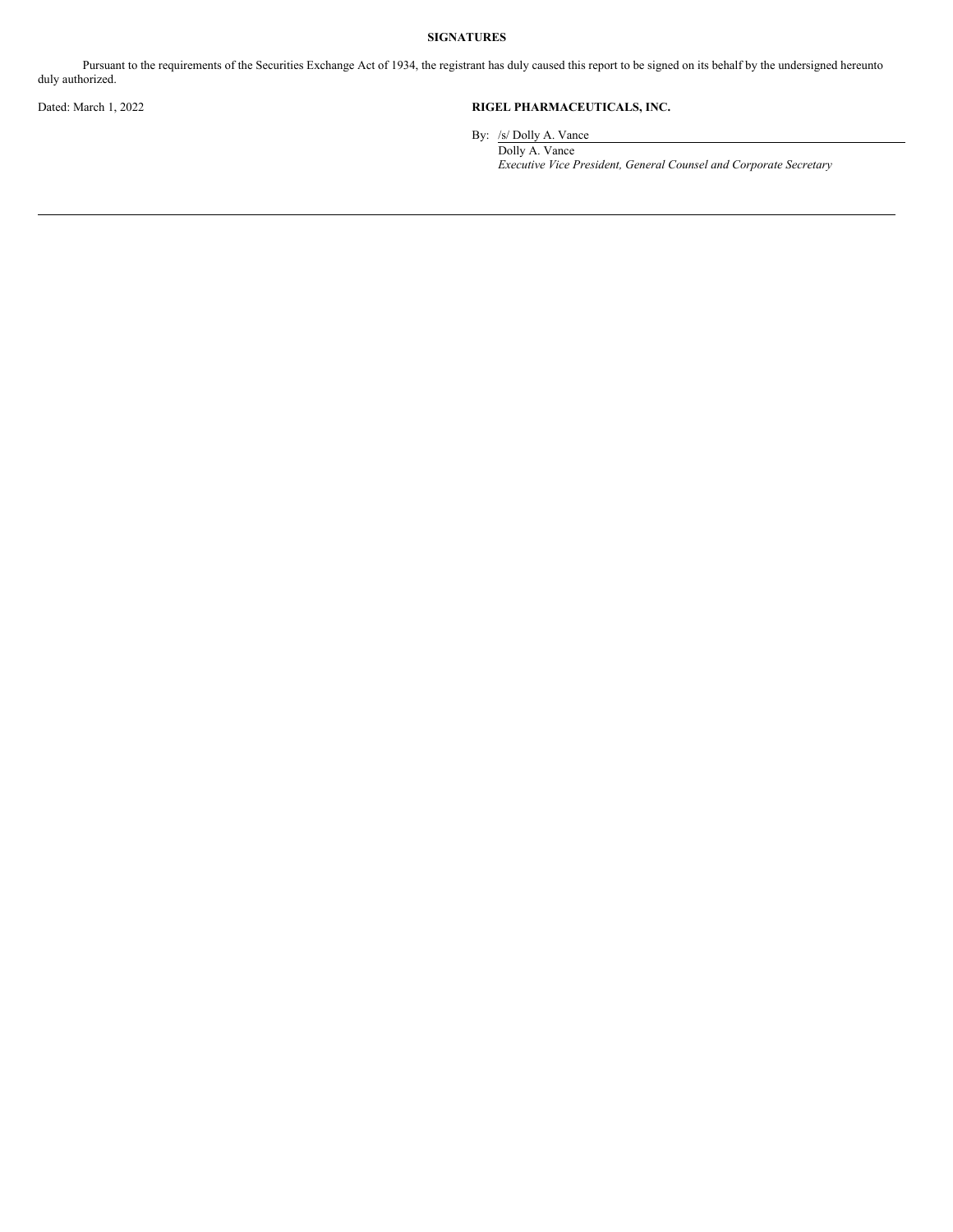

# **Rigel Reports Fourth Quarter and Full Year 2021 Financial Results and Provides Business Update**

- · *Fourth quarter total revenues of \$20.4 million; full year total revenues of \$149.2 million*
- On track to report topline data from Phase 3 pivotal trials of fostamatinib in warm autoimmune hemolytic anemia (wAIHA) and COVID-19 in mid-2022
- · *Rigel Phase 3 trial in high-risk patients with COVID-19 has enrolled 265 patients*
- Phase 1b trial of R289, a potent and selective IRAK1/4 inhibitor, in lower-risk myeloid dysplastic syndrome (LR-MDS) is being initiated
- · *Conference call and webcast today at 4:30 p.m. Eastern Time*

SOUTH SAN FRANCISCO, Calif., March 1, 2022 /PRNewswire/ -- Rigel Pharmaceuticals, Inc. (Nasdaq: RIGL) today reported financial results for the fourth quarter and full year ended December 31, 2021, including sales of TAVALISSE<sup>®</sup> (fostamatinib disodium hexahydrate) tablets for the treatment of adults with chronic immune thrombocytopenia (ITP) who have had an insufficient response to a previous treatment.

"In 2021 we implemented several key activities to drive success in 2022, including expanding our hematology/oncology commercial capabilities, completing enrollment of our pivotal Phase 3 wAIHA trial, and our continued pipeline advancement," said Raul Rodriguez, Rigel's president and CEO. "In 2022 we look forward to reporting Phase 3 fostamatinib results from both our wAIHA and COVID-19 trials in mid-2022. With respect to wAIHA, this new indication fits well within our existing commercial infrastructure and would be the first approved treatment for these patients. For COVID-19, we believe that if the data is positive, fostamatinib could be an important new treatment for physicians treating high-risk patients hospitalized with COVID-19."

## **Business Update**

- In the fourth quarter of 2021, 1,785 bottles of TAVALISSE were shipped directly to patients and clinics, representing the highest daily bottles shipped to patients and clinics in a quarter since launch. For the full year ended December 31, 2021, 6,787 bottles of TAVALISSE were shipped directly to patients and clinics, representing an increase of 8% compared to 2020.
- · Rigel is on track to report topline data from its FORWARD trial, a pivotal Phase 3 clinical trial of TAVALISSE, an oral SYK inhibitor, in patients with wAIHA, in mid-2022. Rigel previously announced it completed enrollment in the 24-week Phase 3 trial in November of 2021. If the data is positive, Rigel expects to proceed with regulatory filings and if approved, TAVALISSE has the potential to be the first-to-market therapy for patients with wAIHA in 2023.
- · Rigel's pivotal Phase 3 clinical trial evaluating fostamatinib in high-risk patients hospitalized with COVID-19 has enrolled 265 of the targeted 308 patients as of February 28, 2022. Rigel expects to complete enrollment and report topline data in mid-2022.
- · Rigel's open-label, Phase 1b clinical trial of R289, a potent and selective IRAK1/4 inhibitor, in patients with low-risk myeloid dysplastic syndrome (LR-MDS) who are refractory/resistant to prior therapies is being initiated. R289 blocks inflammatory cytokine production in response to toll-like receptor (TLR) and interleukin-1 receptor family (IL-1R) signaling. Chronic stimulation of both of these receptor systems is thought to cause the pro-inflammatory environment in the bone marrow responsible for persistent cytopenias in LR-MDS patients. The primary endpoint for this trial is safety with key secondary endpoints including preliminary efficacy and evaluation of pharmacokinetic properties. Rigel will also collect key biomarker data to further characterize R289's mechanism of action in LR-MDS.
- · R552, a potent and selective RIPK1 inhibitor, is on track to advance into Phase 2 development in psoriasis in the first half of 2022 with partner Eli Lilly (Lilly). RIPK1 is implicated in a broad range of key inflammatory cellular processes and plays a key role in tumor necrosis factor (TNF) signaling, especially in the induction of proinflammatory necroptosis.
- · During the fourth quarter of 2021, Rigel and its partners continued to execute on the global expansion of TAVALISSE in ITP. In December 2021, partner Kissei Pharmaceutical Co., Ltd. (Kissei) reported positive topline results for a Phase 3 clinical trial in ITP in Japan and is preparing a new drug application (NDA) for submission to Japan's Pharmaceuticals and Medical Devices Agency (PMDA). Rigel has an exclusive license and supply agreement with Kissei to develop and commercialize fostamatinib in all current and potential indications in Japan, China, Taiwan and the Republic of Korea.
- In the fourth quarter of 2021, Rigel announced a sharpened focus on its advanced portfolio opportunities, exiting its early-stage research programs and prioritizing its mid to late-stage development programs and commercial efforts. This strategic initiative strengthens Rigel's ability to build value for shareholders by executing on the company's near-term value drivers: growing ITP sales, expanding the addressable market for TAVALISSE with wAIHA and COVID-19, advancing its wholly owned IRAK1/4 program in hematology and immunology.

# **Financial Update**

For the fourth quarter of 2021, Rigel reported a net loss of \$22.6 million, or \$0.13 per basic and diluted share, compared to a net loss of \$19.2 million, or \$0.11 per basic and diluted share, in the same period of 2020.

In the fourth quarter of 2021, total revenues were \$20.4 million, consisting of \$17.6 million in TAVALISSE net product sales and \$2.8 million in contract revenues from collaborations and a government contract. TAVALISSE net product sales of \$17.6 million decreased by 1% from \$17.8 million in the fourth quarter of 2020. Contract revenues of \$2.8 million for the fourth quarter of 2021 consisted of \$1.8 million in revenue from collaborative partners and \$1.0 million in revenue from a government contract with the U.S. Department of Defense (DOD).

Rigel reported total costs and expenses of \$41.8 million in the fourth quarter of 2021, compared to \$37.3 million for the same period in 2020.The increase in costs and expenses was primarily due to the research and development costs for various ongoing clinical studies, including Rigel's Phase 3 clinical trial of fostamatinib for the treatment of hospitalized patients with COVID-19, increased commercial activities, including the recent sales force expansion, and the restructuring charges due to the exit from early-stage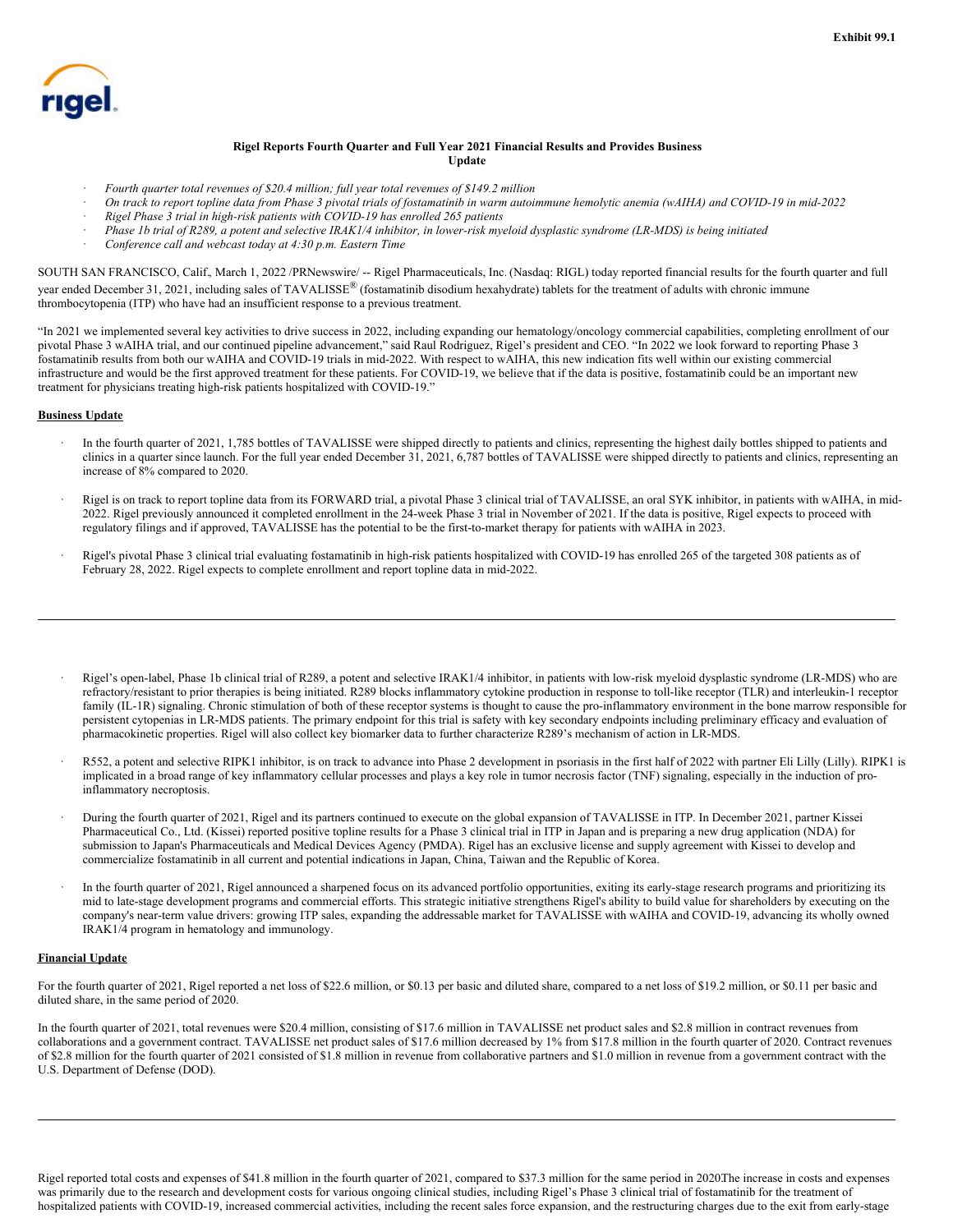<span id="page-3-0"></span>research and development.

For the full year 2021, Rigel reported a net loss of \$17.9 million, or \$0.11 per basic and diluted share, compared to a net loss of \$29.7 million, or \$0.18 per basic and diluted share, for the same period of 2020.

Rigel reported total revenues of \$149.2 million for the full year 2021, consisting of \$63.0 million in TAVALISSE net product sales and \$86.2 million in contract revenues from collaborations and the government contract. TAVALISSE net product sales of \$63.0 million for the full year 2021 increased by 2% from \$61.7 million for the same period of 2020. Contract revenues of \$86.2 million for the full year 2021, consisted of \$66.6 million in revenue related to Rigel's license agreement with Lilly, \$9.1 million revenue from other collaborative partners, and \$10.5 million revenue from the government contract with the DOD.

Total costs and expenses for the full year 2021 were \$161.7 million, compared to \$137.6 million for the same period in 2020. The increase in costs and expenses was primarily due to increases in research and development costs related to Rigel's various ongoing clinical studies, including its Phase 3 clinical trial of fostamatinib for the treatment of hospitalized patients with COVID-19, increased commercial activities, including the recent sales force expansion, personnel-related costs, stock-based compensation expense, and the restructuring charges due to the exit from early-stage research and development.

As of December 31, 2021, Rigel had cash, cash equivalents, and short-term investments of \$125.0 million, compared to \$57.3 million as of December 31, 2020. In February 2022, Rigel accessed an additional \$10.0 million term loan through its credit facility with MidCap Financial Trust and amended the terms of the agreement to extend our option to access the remaining \$30 million of principal available on this credit facility through March 31, 2023.

#### **Conference Call and Webcast with Slides Today at 4:30pm Eastern Time**

Rigel will hold a live conference call and webcast today at 4:30pm Eastern Time (1:30pm Pacific Time).

Participants can access the live conference call by dialing (877) 407-3088 (domestic) or (201) 389-0927 (international). The conference call and accompanying slides will also be webcast live and can be accessed from the Investor Relations section of the company's website at www.rigel.com. The webcast will be archived and available for replay after the call via the Rigel website.

## **About ITP**

In patients with ITP (immune thrombocytopenia), the immune system attacks and destroys the body's own blood platelets, which play an active role in blood clotting and healing. Common symptoms of ITP are excessive bruising and bleeding. People suffering with chronic ITP may live with an increased risk of severe bleeding events that can result in serious medical complications or even death. Current therapies for ITP include steroids, blood platelet production boosters (TPO-RAs), and splenectomy. However, not all patients respond to existing therapies. As a result, there remains a significant medical need for additional treatment options for patients with ITP.

#### **About AIHA**

Autoimmune hemolytic anemia (AIHA) is a rare, serious blood disorder in which the immune system produces antibodies that lead to the destruction of the body's own red blood cells. Warm antibody AIHA (wAIHA), which is the most common form of AIHA, is characterized by the presence of antibodies that react with the red blood cell surface at body temperature. wAIHA affects approximately 36,000 adult patients in the U.S.<sup>1</sup> and can be a severe, debilitating disease. To date, there are no disease-targeted therapies approved for wAIHA, despite the unmet medical need that exists for these patients.

# **About COVID-19 & SYK Inhibition**

COVID-19 is the infectious disease caused by Severe Acute Respiratory Syndrome Coronavirus-2 (SARS-CoV-2). SARS-CoV-2 primarily infects the upper and lower respiratory tract and can lead to acute respiratory distress syndrome (ARDS). Additionally, some patients develop other organ dysfunction including myocardial injury, acute kidney injury, shock resulting in endothelial dysfunction and subsequently micro and macrovascular thrombosis.<sup>2</sup> Much of the underlying pathology of SARS-CoV-2 is thought to be secondary to a hyperinflammatory immune response associated with increased risk of thrombosis.<sup>3</sup>

SYK is involved in the intracellular signaling pathways of many different immune cells. Therefore, SYK inhibition may improve outcomes in patients with COVID-19 via inhibition of key Fc gamma receptor (FcγR) and c-type lectin receptor (CLR) mediated drivers of pathology such as pro-inflammatory cytokine release by monocytes and macrophages, production of neutrophil extracellular traps (NETs) by neutrophils, and platelet aggregation. <sup>4,5,6,7</sup> Furthermore, SYK inhibition in neutrophils and platelets may lead to decreased thrombo-inflammation, alleviating organ dysfunction in critically ill patients with COVID-19.

For more information on Rigel's comprehensive clinical program in COVID-19, go to:https://www.rigel.com/pipeline/proprietary-programs/covid-19

#### **About TAVALISSE**

#### **Indication**

TAVALISSE<sup>®</sup> (fostamatinib disodium hexahydrate) tablets is indicated for the treatment of thrombocytopenia in adult patients with chronic immune thrombocytopenia (ITP) who have had an insufficient response to a previous treatment.

### **Important Safety Information**

## **Warnings and Precautions**

- · Hypertension can occur with TAVALISSE treatment. Patients with pre-existing hypertension may be more susceptible to the hypertensive effects. Monitor blood pressure every 2 weeks until stable, then monthly, and adjust or initiate antihypertensive therapy for blood pressure control maintenance during therapy. If increased blood pressure persists, TAVALISSE interruption, reduction, or discontinuation may be required.
- Elevated liver function tests (LFTs), mainly ALT and AST, can occur with TAVALISSE. Monitor LFTs monthly during treatment. If ALT or AST increase to >3 x upper limit of normal, manage hepatotoxicity using TAVALISSE interruption, reduction, or discontinuation.
- Diarrhea occurred in 31% of patients and severe diarrhea occurred in 1% of patients treated with TAVALISSE. Monitor patients for the development of diarrhea and manage using supportive care measures early after the onset of symptoms. If diarrhea becomes severe (≥Grade 3), interrupt, reduce dose or discontinue TAVALISSE.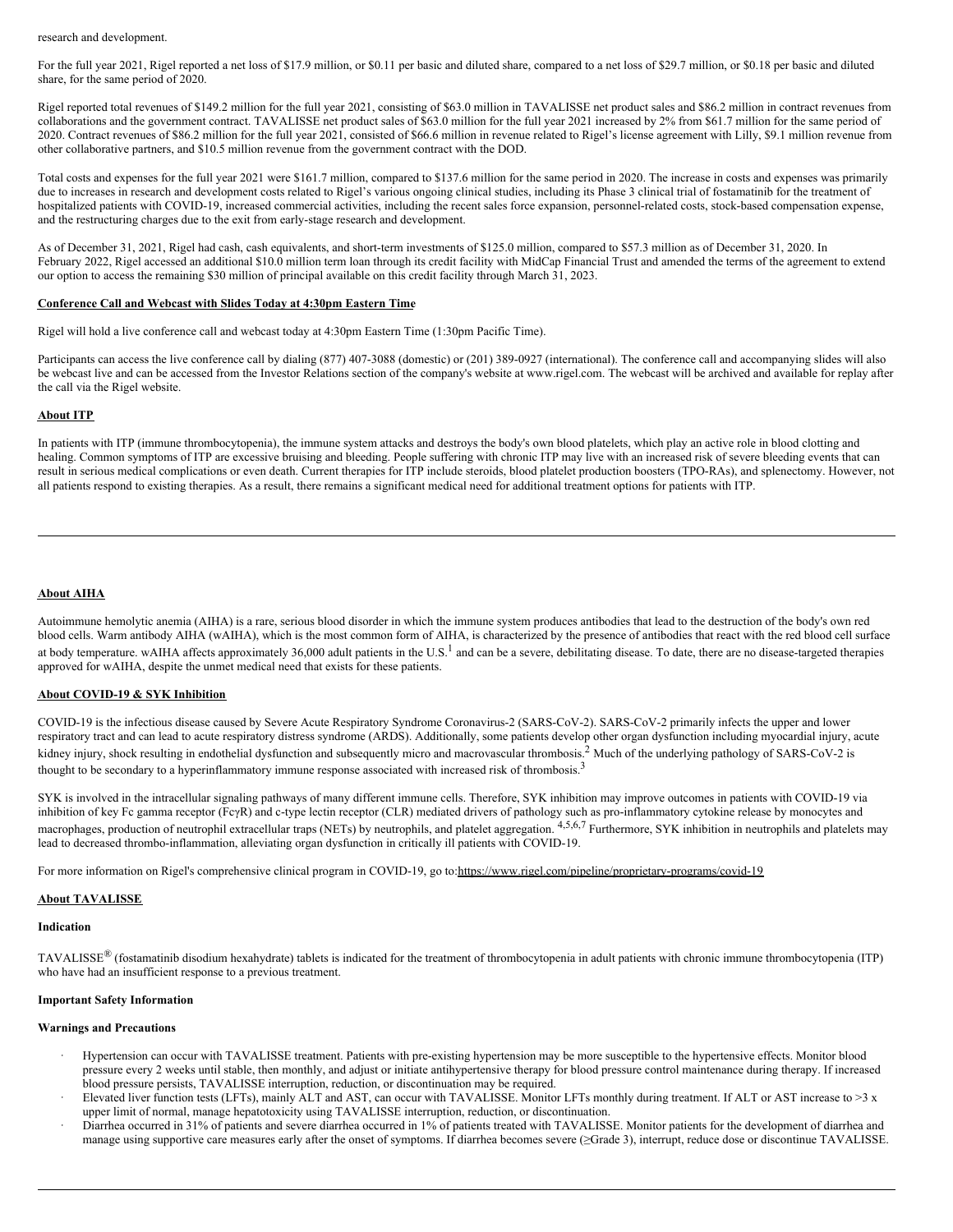- Neutropenia occurred in 6% of patients treated with TAVALISSE; febrile neutropenia occurred in 1% of patients. Monitor the ANC monthly and for infection during treatment. Manage toxicity with TAVALISSE interruption, reduction, or discontinuation.
- TAVALISSE can cause fetal harm when administered to pregnant women. Advise pregnant women the potential risk to a fetus. Advise females of reproductive potential to use effective contraception during treatment and for at least 1 month after the last dose. Verify pregnancy status prior to initiating TAVALISSE. It is unknown if TAVALISSE or its metabolite is present in human milk. Because of the potential for serious adverse reactions in a breastfed child, advise a lactating woman not to breastfeed during TAVALISSE treatment and for at least 1 month after the last dose.

# **Drug Interactions**

- · Concomitant use of TAVALISSE with strong CYP3A4 inhibitors increases exposure to the major active metabolite of TAVALISSE (R406), which may increase the risk of adverse reactions. Monitor for toxicities that may require a reduction in TAVALISSE dose.
- It is not recommended to use TAVALISSE with strong CYP3A4 inducers, as concomitant use reduces exposure to R406.
- · Concomitant use of TAVALISSE may increase concentrations of some CYP3A4 substrate drugs and may require a dose reduction of the CYP3A4 substrate drug.
- · Concomitant use of TAVALISSE may increase concentrations of BCRP substrate drugs (eg, rosuvastatin) and P-Glycoprotein (P-gp) substrate drugs (eg, digoxin), which may require a dose reduction of the BCRP and P-gp substrate drug.

## **Adverse Reactions**

- Serious adverse drug reactions in the ITP double-blind studies were febrile neutropenia, diarrhea, pneumonia, and hypertensive crisis, which occurred in 1% of TAVALISSE patients. In addition, severe adverse reactions occurred including dyspnea and hypertension (both 2%), neutropenia, arthralgia, chest pain, diarrhea, dizziness, nephrolithiasis, pain in extremity, toothache, syncope, and hypoxia (all 1%).
- · Common adverse reactions (≥5% and more common than placebo) from FIT-1 and FIT-2 included: diarrhea, hypertension, nausea, dizziness, ALT and AST increased, respiratory infection, rash, abdominal pain, fatigue, chest pain, and neutropenia.

#### **Please see www.TAVALISSEUSPI.com for full Prescribing Information.**

## To report side effects of prescription drugs to the FDA, visit www.fda.gov/medwatch or call 1-800-FDA-1088 (800-332-1088).

TAVALISSE and TAVLESSE are registered trademarks of Rigel Pharmaceuticals, Inc.

## **About Rigel**

Rigel Pharmaceuticals, Inc., is a biotechnology company dedicated to discovering, developing and providing novel small molecule drugs that significantly improve the lives of patients with hematologic disorders, cancer and rare immune diseases. Rigel's pioneering research focuses on signaling pathways that are critical to disease mechanisms. The company's first FDA approved product is TAVALISSE<sup>®</sup> (fostamatinib disodium hexahydrate) tablets, the only oral spleen tyrosine kinase (SYK) inhibitor for the treatment of adult patients with chronic immune thrombocytopenia who have had an insufficient response to a previous treatment. The product is also commercially available in Europe, the United Kingdom (TAVLESSE) and Canada (TAVALISSE) for the treatment of chronic immune thrombocytopenia in adult patients.

Fostamatinib is currently being studied in a Phase 3 clinical trial (NCT03764618) for the treatment of warm autoimmune hemolytic anemia (wAIHA) ${}^8$ ; a Phase 3 clinical trial (NCT04629703) for the treatment of hospitalized high-risk patients with COVID-19<sup>8</sup>; an NIH/NHLBI-sponsored Phase 3 clinical trial (ACTIV-4 Host Tissue Trial, NCT04924660) for the treatment of COVID-19 in hospitalized patients, and a Phase 2 clinical trial NCT04581954) for the treatment of COVID-19 being conducted by Imperial College London.

Rigel's other clinical programs include its interleukin receptor-associated kinase (IRAK) inhibitor program, and a receptor-interacting serine/threonine-protein kinase (RIPK) inhibitor program in clinical development with partner Eli Lilly and Company. In addition, Rigel has product candidates in development with partners BerGenBio ASA and Daiichi Sankyo.

For further information, visit www.rigel.com or follow us on Twitter or LinkedIn.

- 1. Prevalence: A. Zanella, et al, *haematologica* 2014; 99(10); % Warm AIHA: T. Kalfa; Hematology Am Soc Hematol Educ Program. 2016 Dec 2; 2016(1): 690–697
- 2. Berlin DA, Gulick RM, and Martinez FJ.*Severe Covid-19*. N Engl J Med 2020. DOI: https://doi.org/10.1056/NEJMcp2009575
- 3. Becker RC. *COVID-19 Update: COVID-19 associated coagulopathy*. Journal of Thrombosis and Thrombolysis May 15, 2020. DOI:https://doi.org/10.1007/s11239-020- 02134-3

4. Hoepel W et al. High titers and low fucosylation of early human anti-SARS-CoV-2 IgG promote inflammation by alveolar macrophages Science Translational Medicine 02 Jun 2021. DOI: https://www.doi.org/10.1126/scitranslmed.abf8654

5. Sung P-S and Hsieh S-L. *CLEC2 and CLEC5A: Pathogenic Host Factors in Acute Viral Infections*. Frontiers in Immunology December 6, 2019.

DOI: https://doi.org/10.3389/fimmu.2019.02867

6. Strich J et al. Fostamatinib Inhibits Neutrophils Extracellular Traps Induced by COVID-19 Patient Plasma: A Potential Therapeutic. Journal of Infectious Disease March 15, 2021. DOI: https://doi.org/10.1093/infdis/jiaa789

7. Bye AP et al. *Aberrant glycosylation of anti-SARS-CoV-2 IgG is a pro-thrombotic stimulus for platelets*. BioRxiv March 26, 2021.

DOI: https://doi.org/10.1101/2021.03.26.437014

8. The product for this use or indication is investigational and has not been proven safe or effective by any regulatory authority.

# **Forward Looking Statements**

This release contains forward-looking statements relating to, among other things, the commercial success of TAVALISSE in the U.S. and TAVLESSE in Europe; including expectations related to the potential and market opportunity for fostamatinib as therapeutic for, among other things, wAIHA and COVID-19; the commercialization of fostamatinib in international markets; Rigel's ability to further develop its clinical stage and early-stage product candidates and programs including its IRAK1/4 inhibitor program; and Rigel's partnering effort. Any statements contained in this press release that are not statements of historical fact may be deemed to be forward-looking statements. Words such as "potential", "may", "expects", and similar expressions are intended to identify these forward-looking statements. These forward-looking statements are based on Rigel's current expectations and inherently involve significant risks and uncertainties. Actual results and the timing of events could differ materially from those anticipated in such forward looking statements as a result of these risks and uncertainties, which include, without limitation, risks and uncertainties associated with the commercialization and marketing of TAVALISSE; risks that the FDA, EMA or other regulatory authorities may make adverse decisions regarding fostamatinib; risks that TAVALISSE clinical trials may not be predictive of real-world results or of results in subsequent clinical trials; risks that TAVALISSE may have unintended side effects, adverse reactions or incidents of misuses; the availability of resources to develop Rigel's product candidates; market competition; as well as other risks detailed from time to time in Rigel's reports filed with the Securities and Exchange Commission, including its Quarterly Report on Form 10-Q for the quarter ended September 30, 2021 and subsequent filings. Rigel does not undertake any obligation to update forward-looking statements and expressly disclaims any obligation or undertaking to release publicly any